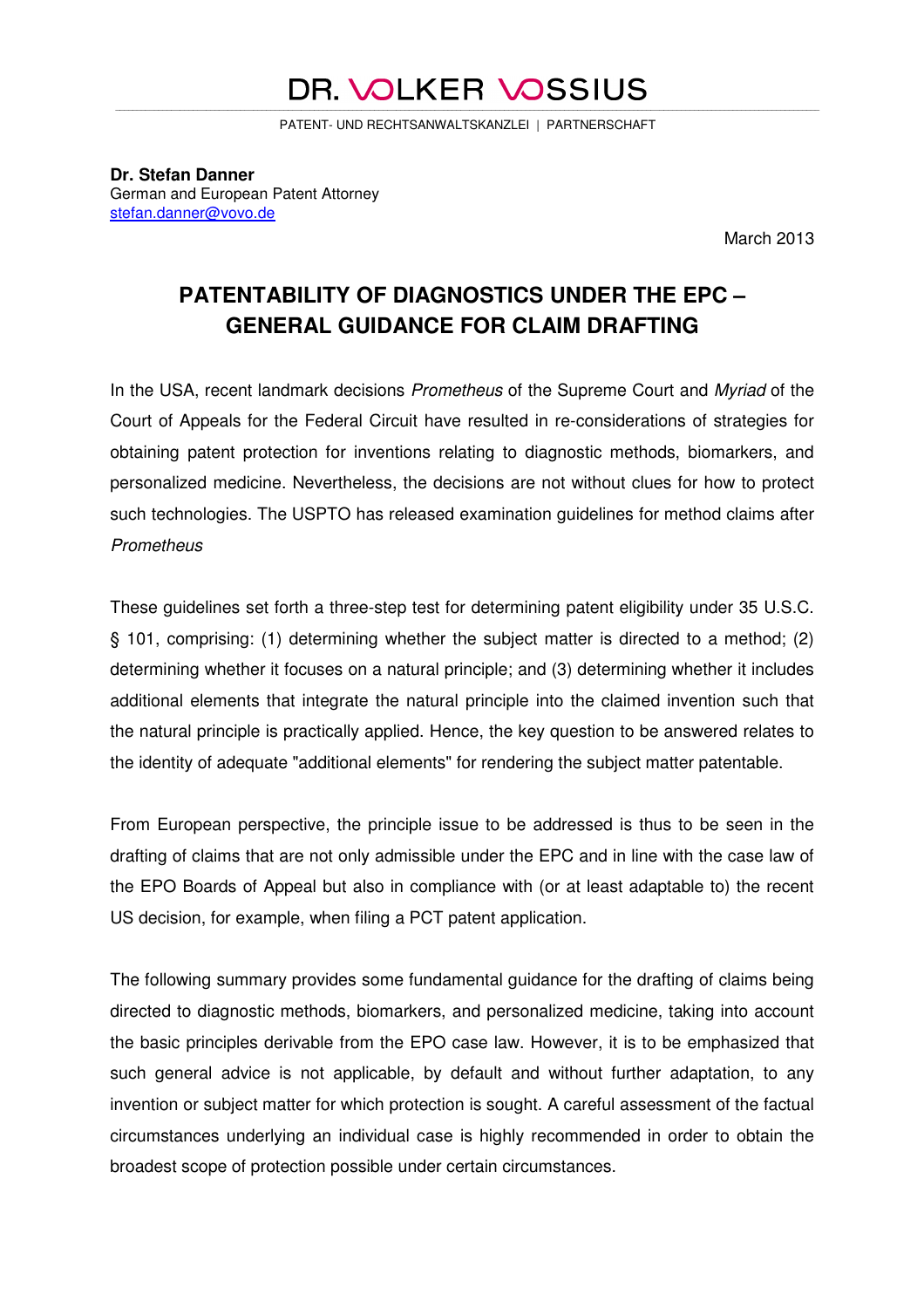## **1. Diagnostic methods**

According to Article 53(c) EPC, European patents shall not be granted in respect of methods of treatment by surgery, therapy, and diagnostic methods practiced on the human or animal body.

However, in relation to diagnostic methods, the EPO Enlarged Board of Appeal (EBA) held in decision G1/04 that the exclusion has to be interpreted narrowly. Accordingly, subject matter directed to a diagnostic method is only excluded from patentability if it includes all of the following steps:

- (i) examination phase involving the collection of data;
- (ii) comparison of these data with one or more references;
- (iii) identification of a deviation from the normal (or desired) state;
- (iv) attribution of the observed deviation to a particular clinical picture.

Furthermore, any step of technical nature (typically, the examination step) must be "practiced on the human or animal body". A specific type or intensity of interaction with the human or animal body is not required, neither the participation of a medical practitioner.

Notably, as confirmed in EBA decision G1/07, the three exclusions of Article 53(c) EPC are cumulative requirements. Thus, in order to be patentable, subject matter shall neither cover a surgical nor a therapeutic nor a diagnostic method.

## Practical advice:

(i) Avoid interventional steps, such as "obtaining a blood sample" (Note: even a simple injection is considered surgery!).

(ii) Start or stop the method after or before surgical steps might be taken (for example, "providing a catheterized patient" rather then "catheterizing a patient").

(ii) Include method claims not covering all the above-referenced steps (or at least corresponding language in the description).

(iii) Include a claims being directed to an *in vitro* method, such as "analyzing a blood sample" or "analyzing a tissue specimen".

(iv) Avoid method of treatment claims. Instead, include purpose-restricted compound claims pursuant to Article 54(5) EPC) (and, as a "backup" in the description, classical Swisstype claims).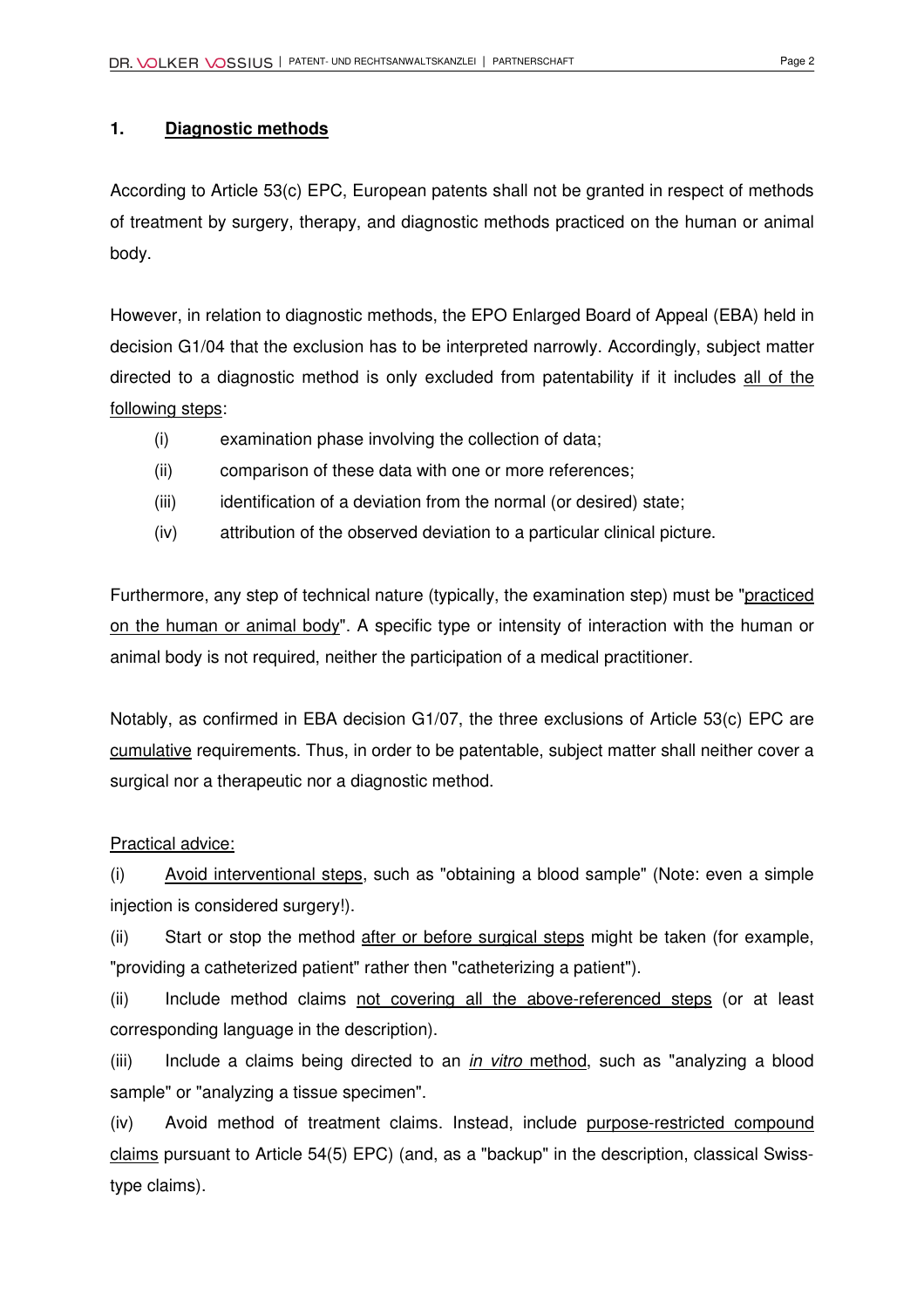## **2. Biomarkers / Personalized medicine**

Personalized medicine refers to the "tailoring" of a medical treatment to the individual characteristics of each patient. Typically, such approach involves the analysis (presence and/or amount) of biomarkers for the selection of a collective of patients, e.g., for a better definition of a disease or its prognosis, for excluding patients at increased risk or for the prediction of a drug response (i.e., pharmacogenomics).

Claimed subject matter relating to personalized medicine can have many different formats, but is typically given as follows:

*Compound X for use in treating disease Y in a patient with biomarker Z.* 

The question at issue is whether limiting a medical use by specifying the patient to be treated as having biomarker Z will confer novelty if (i) the prior art is silent about patients having biomarker Z but (ii) a treatment of at least one patient having biomarker Z appears inevitable (e.g., if Z is an SNP, a methylation profile, or the like). In other words, does limiting a medical use to a patient group that overlaps with, or is within, a patient group known from the prior art, render corresponding claimed subject matter novel?

Current EPO case law does not provide a uniform picture in this regard. In decision T233/96, a strict two-part test for novelty was established requiring (i) the patient groups (i.e. the new group claimed and the prior art group) to be non-overlapping and (ii) the new patient group to be non-arbitrary, that is, there must be a functional relationship between the physiological or pathological status of this group and the therapeutic effect observed. However, in subsequent decisions (e.g., T836/01, T1399/04, and T1642/06), a more lenient position was taken, allowing claimed subject matter where patient groups overlapped with the prior art provided that a different technical effect is accomplished or a new clinical situation identified.

Based on recent experiences it seems as if EPO is again taking a stricter view of the issue. If the EPO decides on applying a test which is based on the concept of a patient with the relevant biomarker 'inevitably' having been treated, presumably this is a prior use test, in which case it would be burdensome for applicants to locate evidence on what actually happened. However, if the test is similar to that used in T233/96, i.e., requiring that patient groups do not overlap, this should severely curtail patent protection for personalized medicines.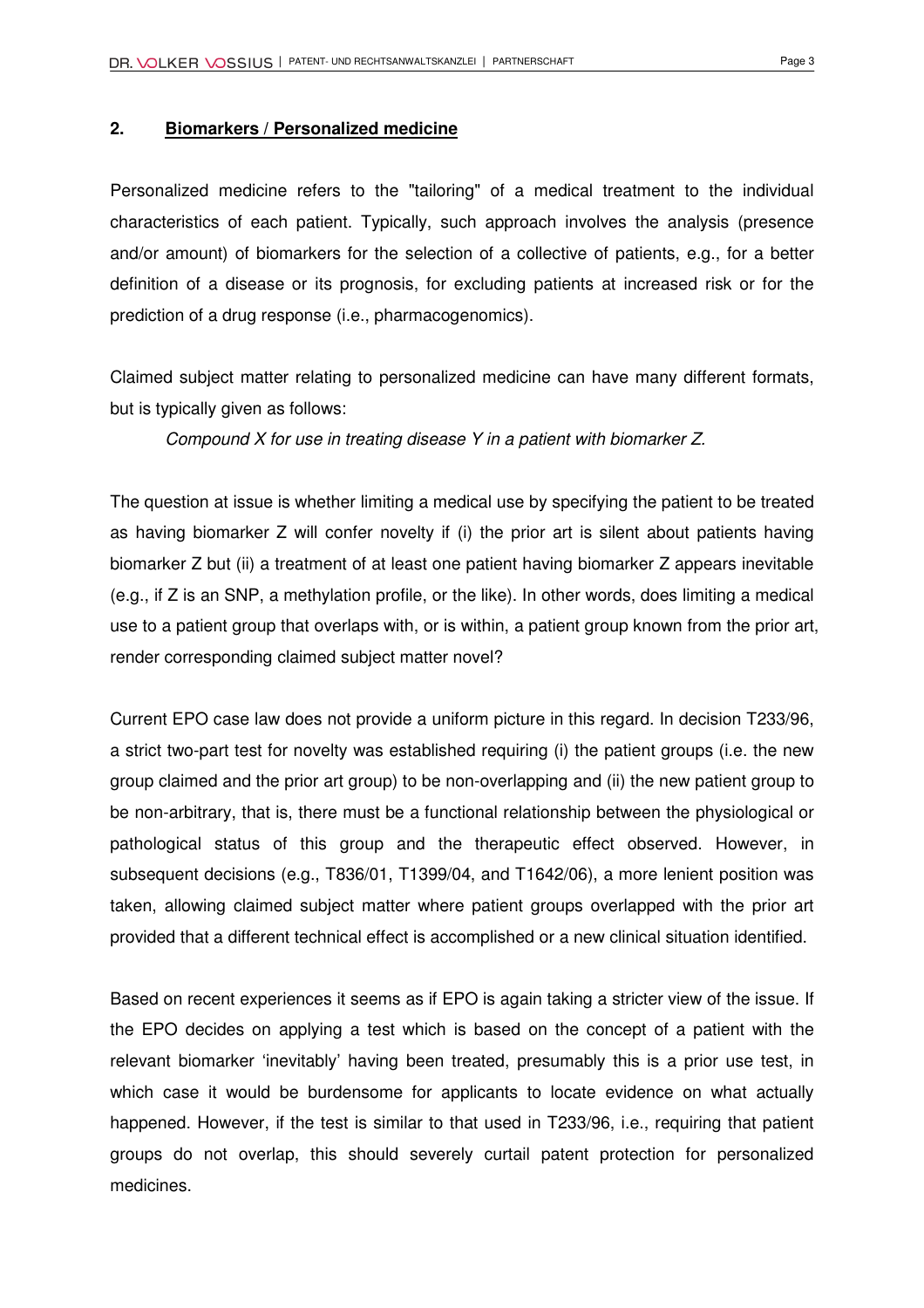Based on current EPO practice the following consideration could be made:

(A) Claim format: *Compound X for use in treating disease Y in a patient with biomarker Z.*

In case, the biomarker Z is not known or is known but not its correlation with the therapeutic efficacy of compound X, novelty of the claimed subject matter will largely depend on the identity of compound X.

If compound X is a known drug approved for the treatment of disease Y, and if it is established that biomarker Z occurs in a significant portion of the patients being treated, the EPO will usually consider it beyond reasonable doubt that at least one patient suffering from disease Y has been treated, thus anticipating the claimed subject matter.

However, it might be reasonable to argue that the claimed subject matter represents a particular type of selection invention. However, for the time being, the first instance bodies of the EPO will presumably reject such claims. The assessment may change once any cases have been dealt with by the Technical Boards of Appeal.

(B) Claim format: *Compound X for use in treating disease Y in a patient, comprising: assaying a blood sample from a patient to determine if a patient has biomarker Z; and administering a therapeutically effective amount of compound X to the patient if biomarker Z is present*.

A novelty objection will likely be raised for the same reasons as for claim format (A). But: Based on the lines of argumentation provided in recent examination proceedings, it seems that the following claim wording should principally be considered as novel:

*Compound X for use in treating disease Y in a patient, comprising: assaying a blood sample from a patient; determining if a patient has BIOMARKER A; and administering a therapeutically effective amount of compound X to the patient if biomarker Z is present.* 

Hence, even small differences in the claim wording can have detrimental effects. Accordingly, it appears highly advisable to include multiple claim formats in a patent application in order to provide for various fallback positions. Nevertheless, novelty of this type